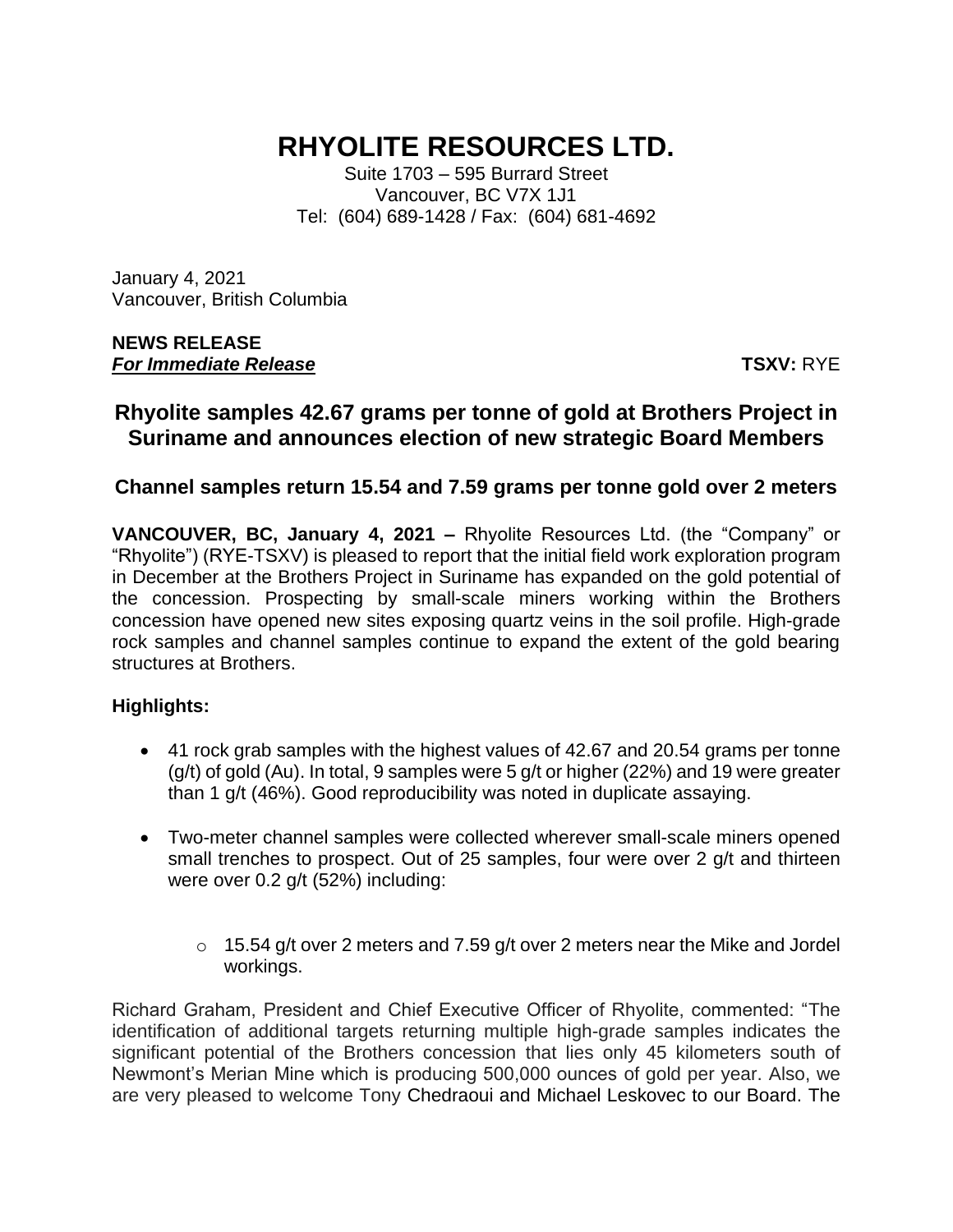addition of Tony and Michael not only strengthens our financial capabilities but also greatly enhances our corporate governance as we look to grow significantly over the next year. We would also like to thank Demetrius Pohl and Michael Basha for their many years of service on the Board and we wish them well."

All sampling covered areas of small-scale mining that are within or close to drainages and water (Figures 1 and 2). The mineralized quartz veins are associated with structural and silicified zones within granite country rock. Visible gold and high gold values are associated pyrite, silicification, tourmaline and minor chalcopyrite. Further scouting and sampling is planned in January. A Lidar survey, ground geophysics, soil (auger) sampling and trenching are planned to select drill targets in the coming months.

#### **New Board Members**

The Company also reports that Tony Chedraoui and Michael Leskovec were elected as new members of the Rhyolite Board of Directors at its Annual General Meeting held on December 14, 2020.

Mr. Chedraoui is the founder, Chief Executive Officer and Chief Investment Officer of Tyrus Capital, which is an alternative asset manager with offices in Monaco and London. Tyrus was a lead investor in the creation of TSX-listed Torex Gold Resources Inc. (TSX-TXG), which was transformed from a gold exploration company to a 500,000-ounce-peryear gold producer with a \$1.6 billion market value. In September 2018, Mr. Chedraoui was appointed as a member of the Hautes Etudes Commerciales (HEC) Paris International Advisory Board, providing advice and guidance to HEC and assisting in its strategic development. Mr. Chedraoui has a MSc in Finance from the HEC in France and a BSc in Computer and Communication Engineering from the American University of Beirut.

Mr. Leskovec is a Chartered Professional Accountant with over twenty years of financial experience with publicly listed companies and capital markets. Mr. Leskovec is the Chief Financial Officer of Northfield Capital Corporation, a well-known TSX Venture-listed investment holding company (TSXV:NFD.A) and a significant shareholder of Rhyolite. Prior to this, Mr. Leskovec served as an officer of Gold Eagle Mines Ltd., which was involved in the development of the Bruce Channel deposit in Red Lake, Ontario, and was sold to Goldcorp Inc. for \$1.5 billion in 2008. Mr. Leskovec earned his CPA, CA designation while working in the public company audit and assurance practice for Smith Nixon LLP, and holds an Honours Bachelor of Accounting Degree from Brock University in Ontario, Canada.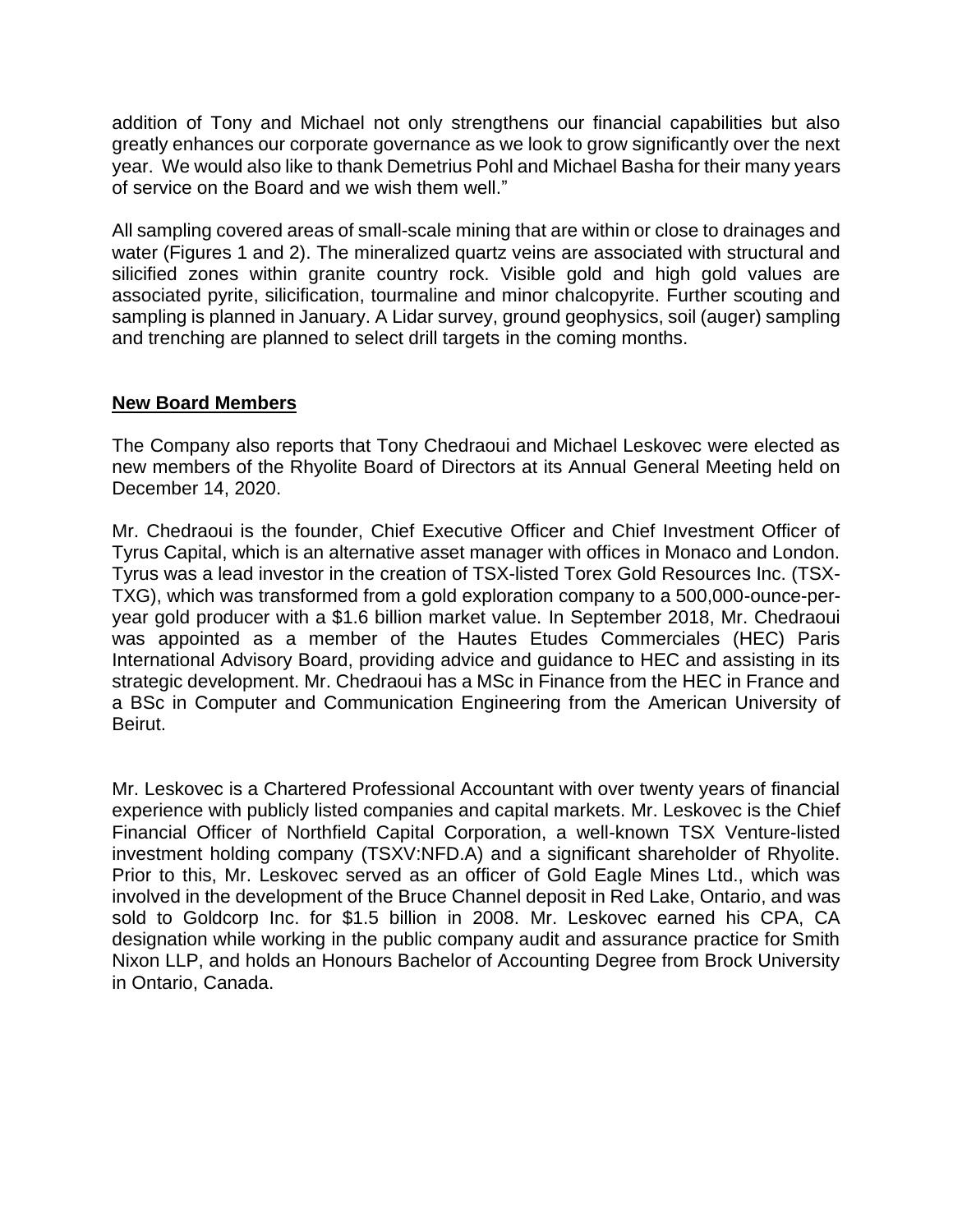

**Figure 1. Grab sampling in active small-scale mining areas, December 2020.**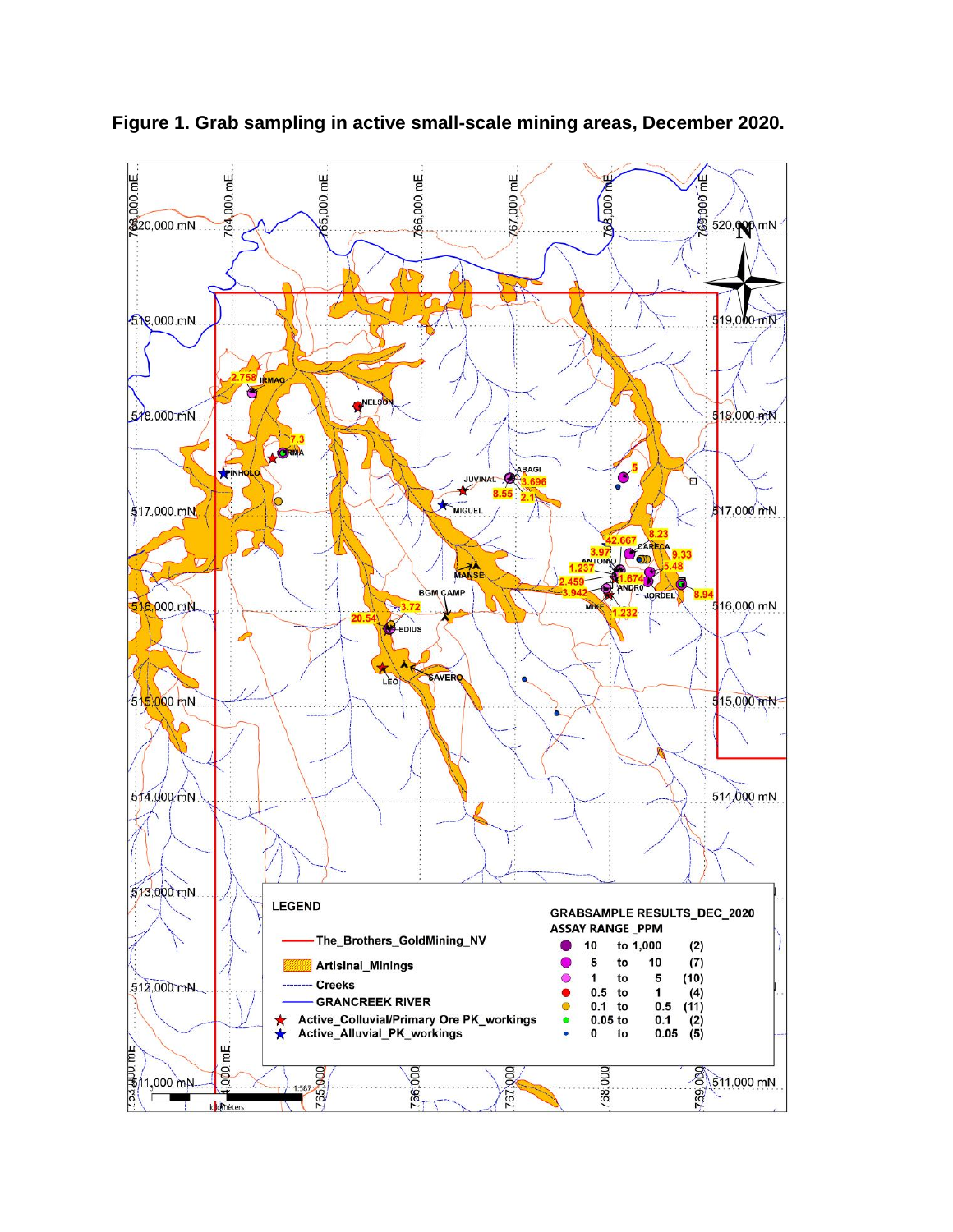

**Figure 2. Channel sampling in active small-scale mining areas, December 2020.**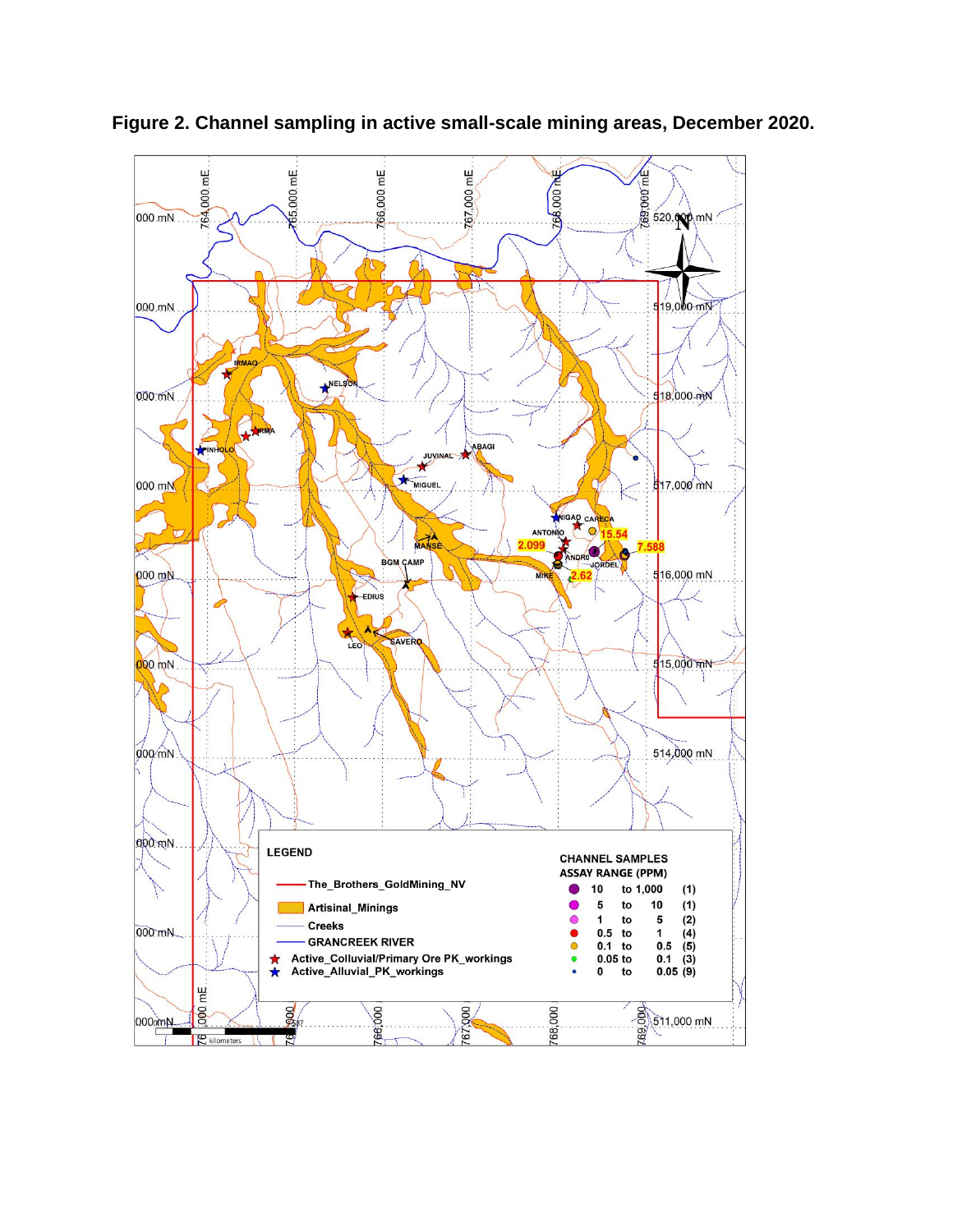*Neither the TSX Venture Exchange nor its Regulation Services Provider (as that term is defined in the policies of the TSX Venture Exchange) accepts responsibility for the adequacy or accuracy of this release.*

#### **Qualified person**

Dr. Dennis LaPoint, PhD, LGeo, is a qualified person under National Instrument 43-101 – Standards of Disclosure for Mineral Projects and has approved the technical information regarding the Brothers concession contained in this news release. Dr. LaPoint is not considered to be independent for the purposes of NI 43-101.

### **About Rhyolite Resources Ltd.**

Rhyolite Resources is a Canadian-based, opportunity-focused resource company. Utilizing its technical strength and entrepreneurial drive, Rhyolite's corporate strategy is to enhance shareholder value through the acquisition of discovery- to production-stage projects.

#### **Contact information**

Richard Graham, President and CEO Telephone: 604-488-8717

#### **Forward-looking statements**

Certain statements in this release constitute "forward-looking statements" or "forwardlooking information" within the meaning of applicable securities laws, including, without limitation, statements with respect to exploration, resource potential, production development and permits. Such statements involve known and unknown risks, uncertainties, and other factors which may cause the actual results, performance, or achievements of Rhyolite Resources Ltd., or industry results, to be materially different from any future results, performance, or achievements expressed or implied by such forward-looking statements or information including the planned exploration work at Brothers in January and in the coming months; the potential for outlining a Tier 1 gold deposit at Brothers; and unlocking the value of Paxson including seeking a partner to advance the Paxson Project. Such statements can be identified by the use of words such as "may", "would", "could", "will", "intend", "expect", "believe", "plan", "anticipate", "estimate", "scheduled", "forecast", "predict", and other similar terminology, or state that certain actions, events, or results "may", "could", "would", "might", or "will" be taken, occur, or be achieved.

These statements reflect the Company's current expectations regarding future events, performance, and results and speak only as of the date of this news release. Consequently, there can be no assurances that such statements will prove to be accurate